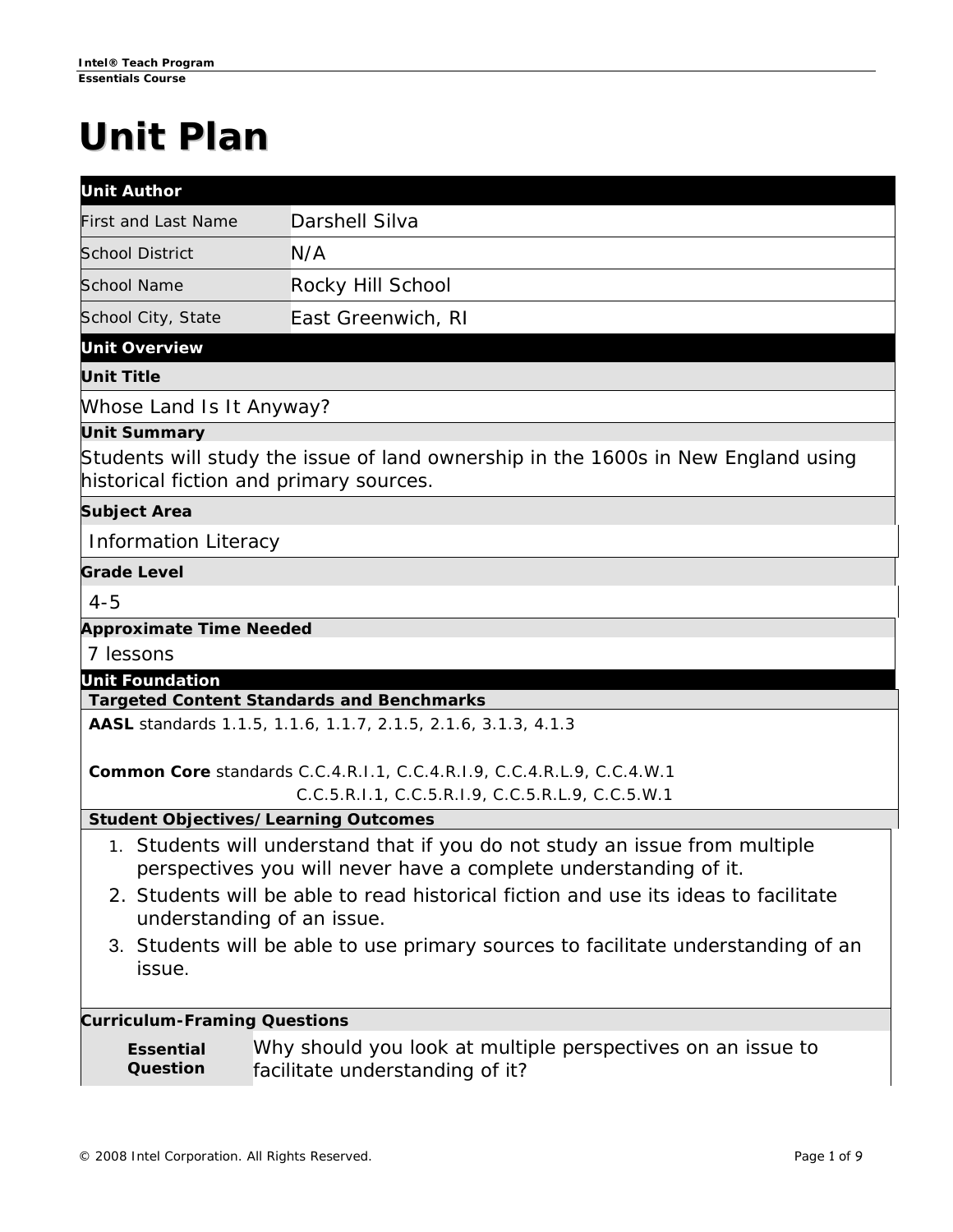| Unit                        | <b>Questions</b> | What information can historical fiction give you about an issue?<br>What information can primary sources give you about an issue? |
|-----------------------------|------------------|-----------------------------------------------------------------------------------------------------------------------------------|
| Content<br><b>Questions</b> |                  | Why did the Indians feel that they were the true owners of the<br>land?                                                           |
|                             |                  | Why did the New England colonists feel they were the true owners<br>of the land?                                                  |
|                             |                  | What is historical fiction?                                                                                                       |
|                             |                  | What are primary sources?                                                                                                         |
|                             |                  |                                                                                                                                   |

## **Assessment Plan**

**Assessment Summary**

Students will be assessed through session activities and through a final project.

## **Unit Details**

**Prerequisite Skills**

Age appropriate reading and critical thinking skills.

## **Instructional Procedures**

**Session 1**: Unit Introduction: Explain the overall topic, "Both Native Americans/ Indians and New England colonists felt they were the true owners of the land." Show Youtube video of William Bradford agreement. Explain "What is historical fiction?" Explain "What are primary sources?" Discuss.

**Session 2**: Read aloud *The Pilgrims of Plimoth* by Marcia Sewall. During read-aloud students will fill out Pilgrim portion of graphic organizer. Discuss what students have written.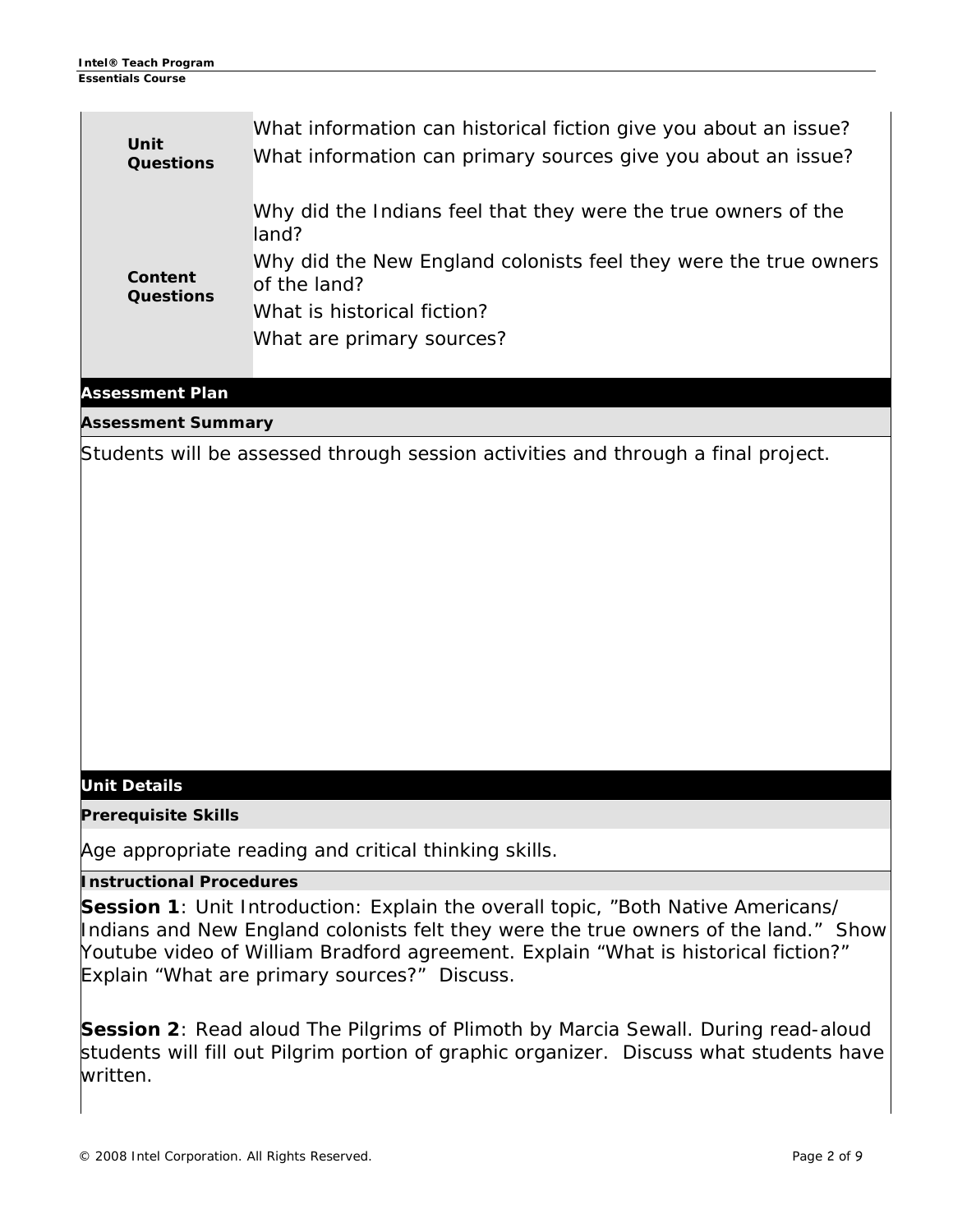**Session 3**: Read aloud *People of the Breaking Day* by Marcia Sewall. During readaloud students will fill out Native American/ Indian graphic organizer. Discuss what they have written.

**Session 4**: Read aloud *Thunder from the Clear Sky* by Marcia Sewall or play mp3s located at:

[http://themayflower.pbworks.com/w/page/31669372/Thunder%20From%20The%20](http://themayflower.pbworks.com/w/page/31669372/Thunder%20From%20The%20Clear%20Sky%20Lesson%20Plans) [Clear%20Sky%20Lesson%20Plans](http://themayflower.pbworks.com/w/page/31669372/Thunder%20From%20The%20Clear%20Sky%20Lesson%20Plans) .

Students will fill out Land Graphic Organizer while listening. Discuss what they have written.

**Session 5**: Primary Sources discussion and activity using *A Plymouth Partnership: Pilgrims and Native Americans* by Susan Whitehurst . Teacher will review definition of primary sources. Class will share and discuss various sources from the book together.

**Session 6**: Primary sources discussion and activity using land deeds. Students will form 2 groups. Each will discuss a different land deed and its translation. The larger group will reconvene and each will explain its deed to the other. Teacher will facilitate discussion making sure to point out differences in pilgrim and Native American/ Indian perceptions of the deeds.

**Session 7**: Culminating activity: each student will choose to be a pilgrim or Native American/ Indian and write a letter to the other giving their point of view of the answer to the question of why they feel the land is theirs.

**Accommodations for Differentiated Instruction**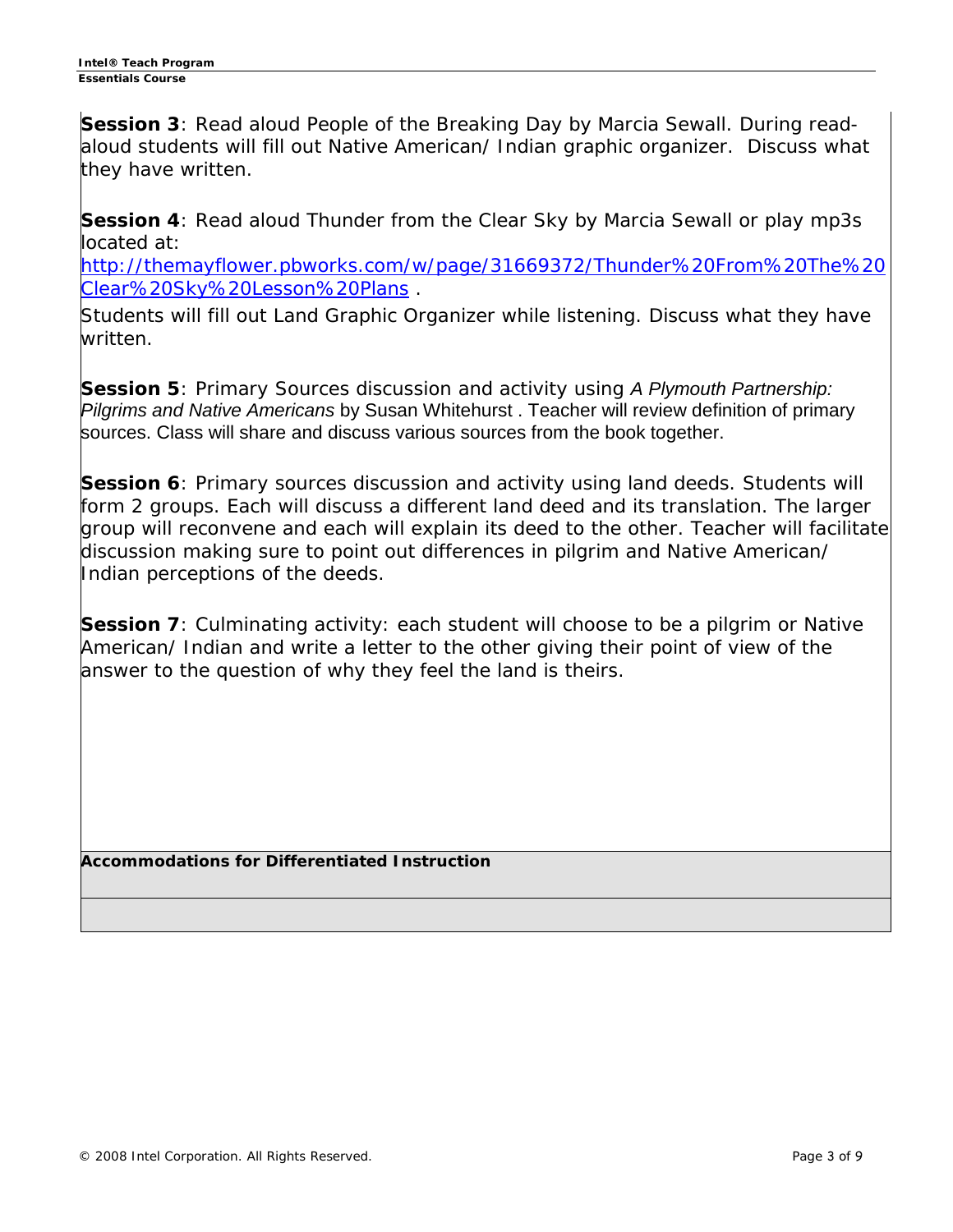| <b>Special Needs Students</b>                                                                                            | Students may receive extra time for activities as well as<br>extra help from the teacher. |                           |  |
|--------------------------------------------------------------------------------------------------------------------------|-------------------------------------------------------------------------------------------|---------------------------|--|
| <b>Non Native Speakers</b>                                                                                               | Students may receive extra time for activities as well as<br>extra help from the teacher. |                           |  |
| Students may work with primary sources individually and<br><b>Gifted Students</b><br>use web resources more extensively. |                                                                                           |                           |  |
|                                                                                                                          |                                                                                           |                           |  |
|                                                                                                                          |                                                                                           |                           |  |
| <b>Materials and Resources Required For Unit</b>                                                                         |                                                                                           |                           |  |
|                                                                                                                          |                                                                                           |                           |  |
| Technology - Hardware (Click boxes of all equipment needed)                                                              |                                                                                           |                           |  |
|                                                                                                                          |                                                                                           |                           |  |
| Camera                                                                                                                   | Laser Disk                                                                                | <b>VCR</b>                |  |
| x Computer(s)                                                                                                            | Printer<br><b>X</b>                                                                       | Video Camera              |  |
| Digital Camera                                                                                                           | x Projection System                                                                       | Video Conferencing Equip. |  |
| <b>DVD Player</b>                                                                                                        | Scanner                                                                                   | Other                     |  |
| x Internet Connection                                                                                                    | Television                                                                                |                           |  |
| Technology - Software (Click boxes of all software needed.)                                                              |                                                                                           |                           |  |
| Database/Spreadsheet                                                                                                     | Image Processing                                                                          | Web Page Development      |  |
| Desktop Publishing                                                                                                       | Internet Web Browser<br>X.<br>Multimedia                                                  | X Word Processing         |  |
| E-mail Software                                                                                                          |                                                                                           | Other                     |  |
| Encyclopedia on CD-ROM                                                                                                   |                                                                                           |                           |  |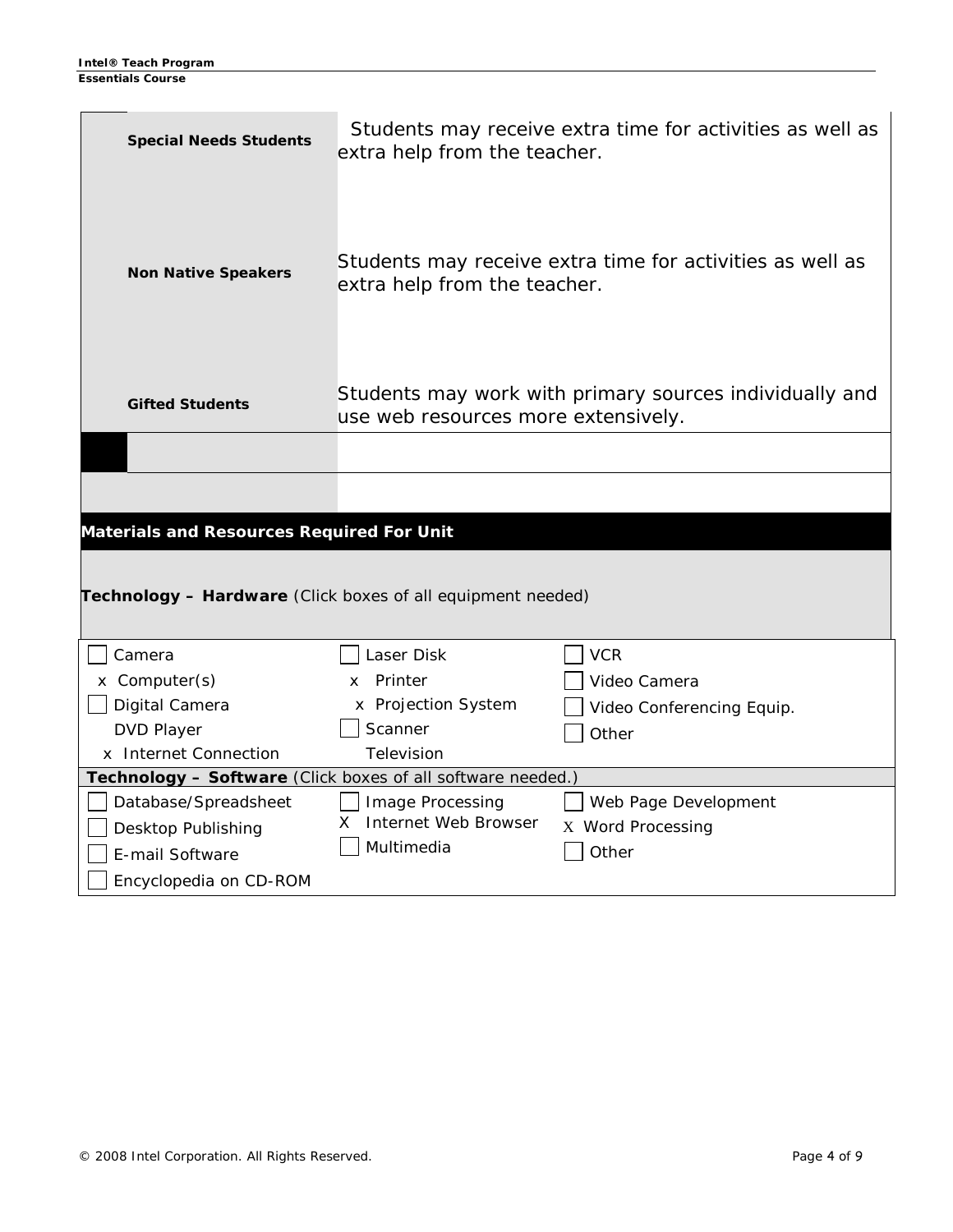|                           | The Pilgrims of Plimoth by Marcia Sewall<br>People of the Breaking Day by Marcia Sewall<br>Thunder from the Clear Sky by Marcia Sewall<br>A Plymouth Partnership: Pilgrims and Native Americans by Susan |
|---------------------------|----------------------------------------------------------------------------------------------------------------------------------------------------------------------------------------------------------|
| <b>Printed Materials</b>  | Whitehurst<br>New England land deeds (with translation) between Native<br>Americans and New England colonists (will need more than one to<br>study the wording differences)<br><b>Activity handouts</b>  |
| <b>Supplies</b>           | Pens, pencils                                                                                                                                                                                            |
| <b>Internet Resources</b> | William Bradford agreement between Squanto and Pilgrims (short<br>cartoon) from You Tube<br>http://themayflower.pbworks.com/w/page/31669372/Thunder%2<br>OFrom%20The%20Clear%20Sky%20Lesson%20Plans MP3s |
| <b>Other Resources</b>    |                                                                                                                                                                                                          |

Programs of the Intel® Education Initiative are funded by the Intel Foundation and Intel Corporation.

Copyright © 2007, Intel Corporation. All rights reserved. Intel, the Intel logo, Intel Education Initiative, and Intel Teach Program are trademarks of Intel Corporation in the U.S. and other countries. \*Other names and brands may be claimed as the property of others.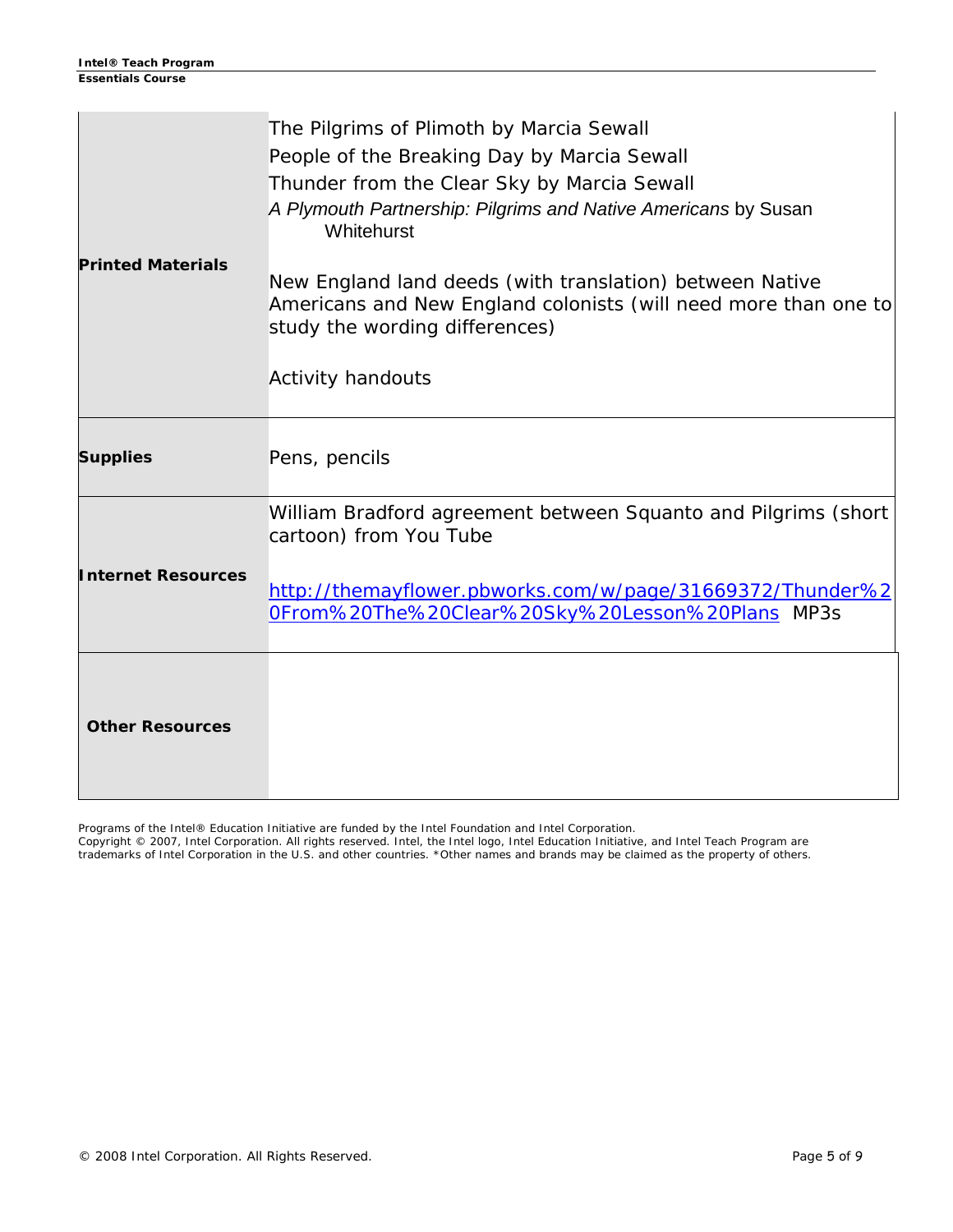$\blacksquare$ 

## **Facts About the Pilgrims**

**Think about:** Why did the Indians/ Native Americans feel that they were the true owners of the land?

Why did the New England colonists feel they were the true owners of the land?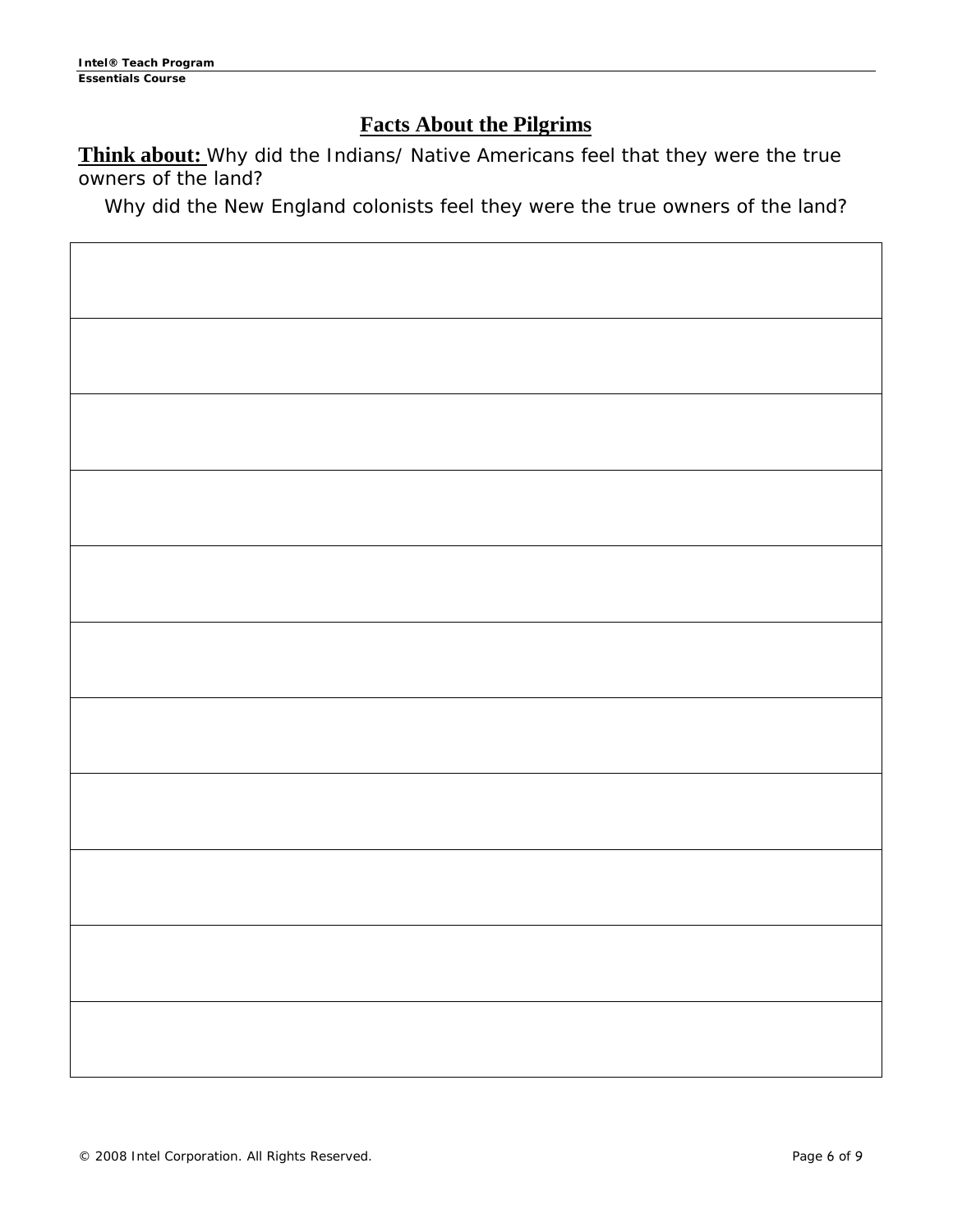$\blacksquare$ 

# **Facts About the Native Americans/ Indians**

**Think about:** Why did the Indians/ Native Americans feel that they were the true owners of the land?

Why did the New England colonists feel they were the true owners of the land?

 $\overline{\mathbf{1}}$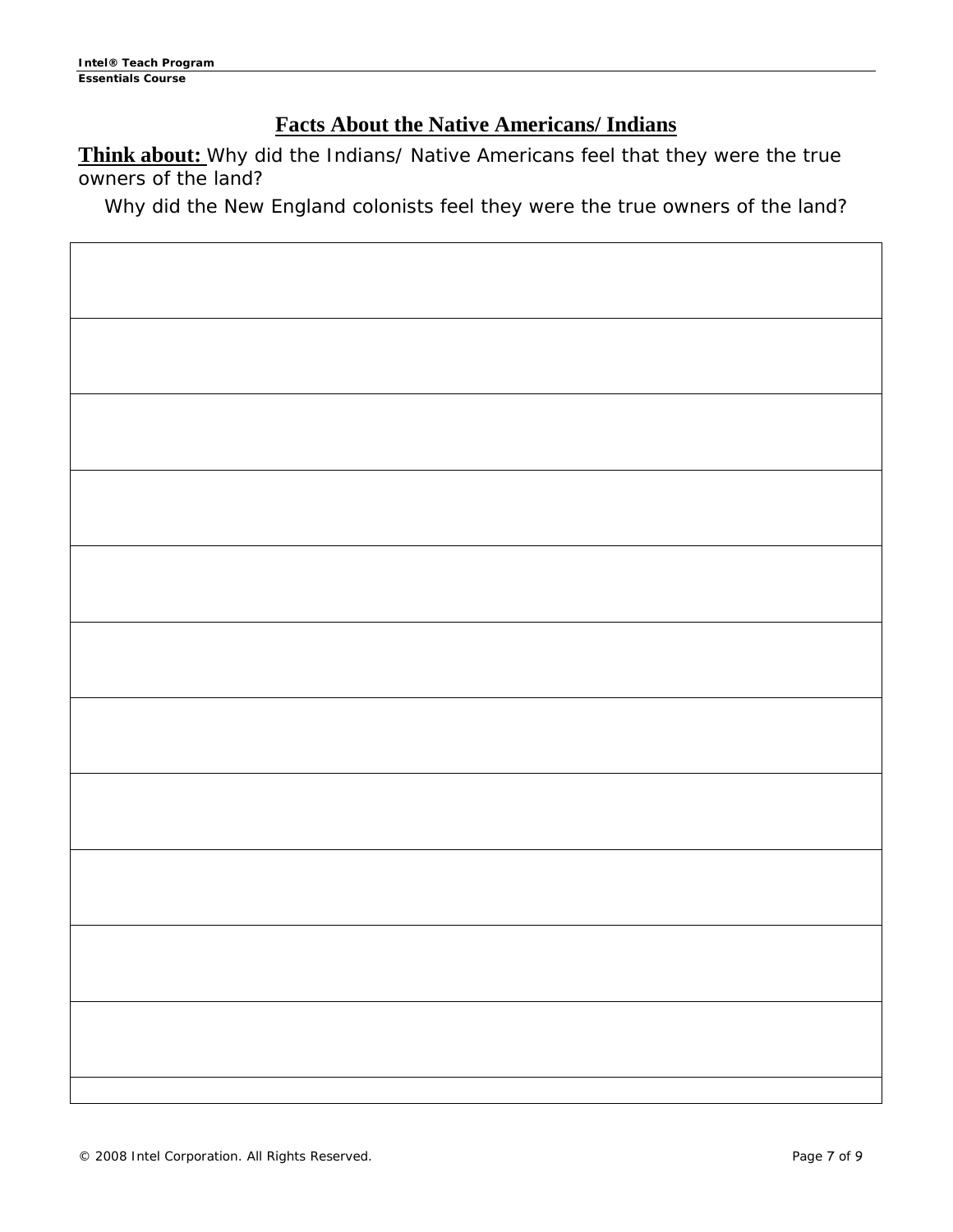# **Pilgrim - Native American/ Indian Land Use & Beliefs**

| <b>Pilgrim Land Use/ Beliefs</b> | <b>Indian Land Use/ Beliefs</b> |
|----------------------------------|---------------------------------|
|                                  |                                 |
|                                  |                                 |
|                                  |                                 |
|                                  |                                 |
|                                  |                                 |
|                                  |                                 |
|                                  |                                 |
|                                  |                                 |
|                                  |                                 |
|                                  |                                 |
|                                  |                                 |
|                                  |                                 |
|                                  |                                 |
|                                  |                                 |
|                                  |                                 |
|                                  |                                 |
|                                  |                                 |
|                                  |                                 |
|                                  |                                 |
|                                  |                                 |
|                                  |                                 |
|                                  |                                 |
|                                  |                                 |
|                                  |                                 |
|                                  |                                 |
|                                  |                                 |
|                                  |                                 |
|                                  |                                 |
|                                  |                                 |